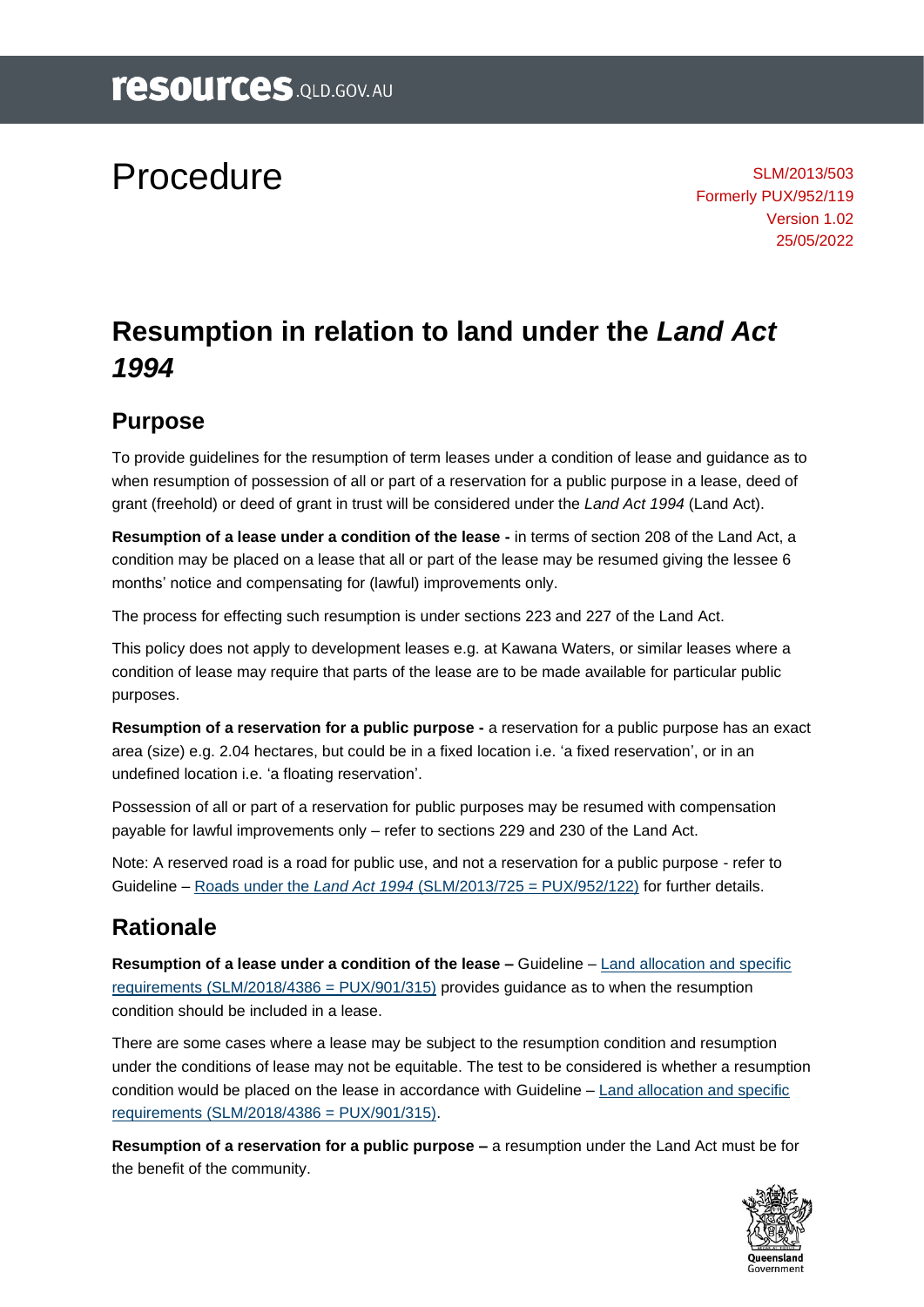A reservation for a public purpose has been reserved to the state for future use for that particular purpose.

Although the land in a reservation has been reserved to the state, and therefore the state is not required to compensate for the land value, it may be inequitable to resume possession of a 'floating' reservation if the lessee, owner or trustee demonstrates undue hardship, particularly if a claim for severance could have been made if the area was acquired under the lease resumption provisions of the Land Act or the *Acquisition of Land Act 1967* (Acquisition of Land Act).

Reference should also be made to Guideline – [Public Purpose Reservations \(SLM/2013/480 =](https://www.resources.qld.gov.au/?a=109113:policy_registry/public-purpose-reservations.pdf&ver=3.00)  [PUX/901/112\).](https://www.resources.qld.gov.au/?a=109113:policy_registry/public-purpose-reservations.pdf&ver=3.00)

#### **Procedure**

**Resumption of a lease under a condition of the lease** will proceed on the following basis:

- 1. where term leases contain a specific resumption condition, resumption may be carried out in terms of the conditions of lease, if the condition would still be included on the lease as per the criteria set out in Guideline – [Land allocation and specific requirements \(SLM/2018/4386 =](https://www.resources.qld.gov.au/?a=109113:policy_registry/land-allocation-specific-requirements.pdf&ver=1.01)  [PUX/901/315\).](https://www.resources.qld.gov.au/?a=109113:policy_registry/land-allocation-specific-requirements.pdf&ver=1.01)
- 2. where term leases contain a resumption condition, but the condition would not have been included on the lease as per the criteria set out in Guideline – [Land allocation and specific](https://www.resources.qld.gov.au/?a=109113:policy_registry/land-allocation-specific-requirements.pdf&ver=1.01)  [requirements \(SLM/2018/4386 = PUX/901/315\)](https://www.resources.qld.gov.au/?a=109113:policy_registry/land-allocation-specific-requirements.pdf&ver=1.01) resumption is to occur under the resumption of lease or easement provisions of the Land Act (or the Acquisition of Land Act if appropriate) despite the lease containing the specific resumption condition.

**Resumption of a reservation for a public purpose** in a lease, freehold or deed of grant in trust will only be considered:

- 1. if the resumption is
	- a. for the public i.e. for the benefit of the community as a whole; and
	- b. required for the purpose of the reservation; and
- 2. if the reservation for public purposes is for
	- a. road, the area is required for widening of an existing road or connection to an existing or future road network; or
	- b. another purpose, the area will have dedicated access, or is proposed to be included in an adjoining
	- c. area for the same purpose e.g. if the reservation is for railway purposes, the area will be included in an existing or new railway.

Further, resumption of possession of a 'floating reservation' should not be considered if the lessee, owner or trustee sufficiently demonstrates that –

• the area to be resumed is not of the average qualities and capabilities of all the land in the lease, freehold or deed of grant in trust, and consequently the resumption would have a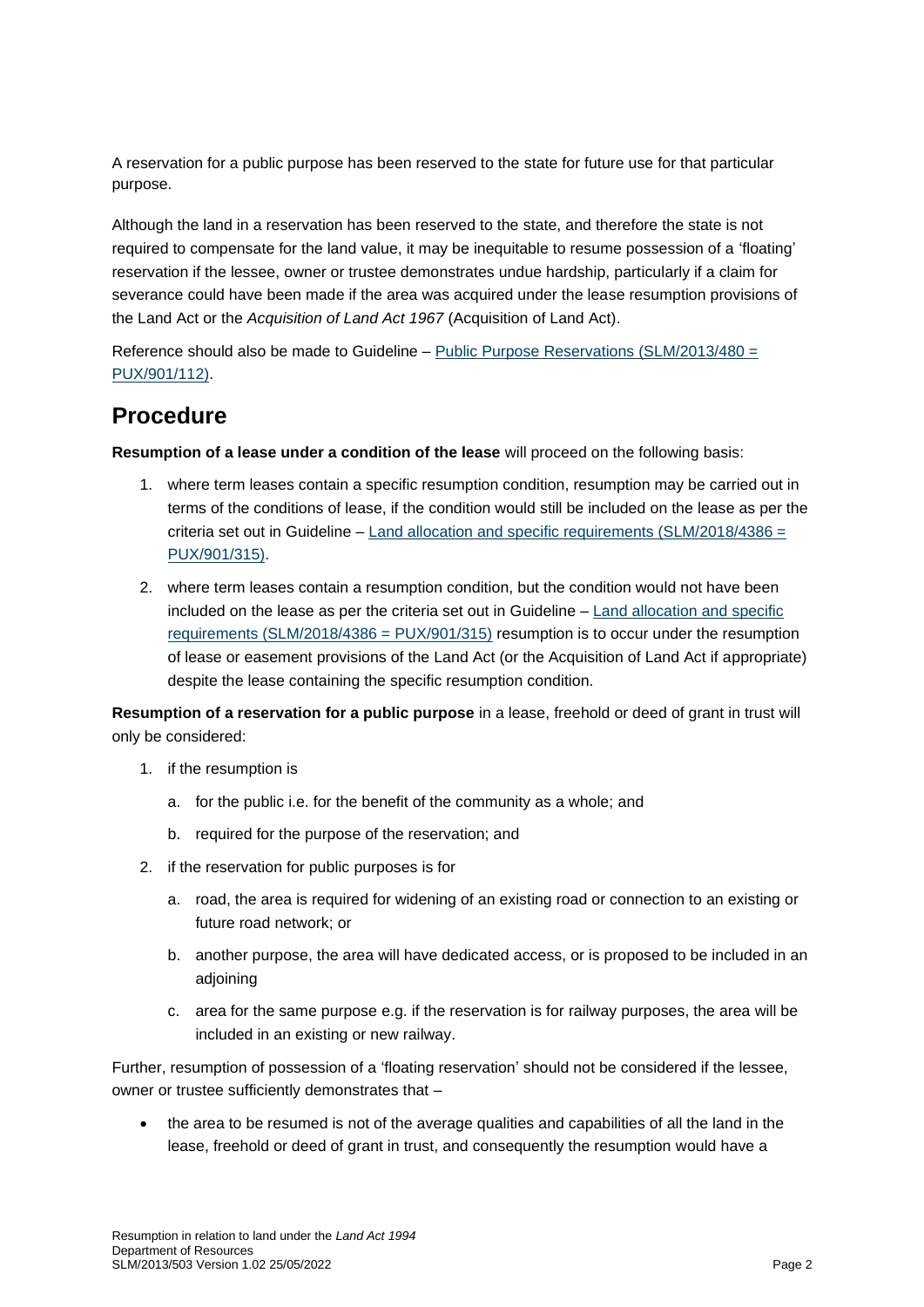significant adverse impact on the use of the balance of the lease, freehold or deed of grant in trust; or

• the proposed resumption would result in undue severance or significantly affect access to the balance of the lease, freehold or deed of grant in trust

and consideration could be given to acquiring the required area under other provisions of the Land Act or the provisions of the Acquisition of Land Act.

Reference should also be made to Guideline – [Public Purpose Reservations \(SLM/2013/480 =](https://www.resources.qld.gov.au/?a=109113:policy_registry/public-purpose-reservations.pdf&ver=3.00)  [PUX/901/112\).](https://www.resources.qld.gov.au/?a=109113:policy_registry/public-purpose-reservations.pdf&ver=3.00)

#### **Legislation**

*Land Act 1994*, Chapter 5, Part 3, Divisions 2 and 3

- Resumption of a lease under a condition of the lease sections 223 to 227
- Resumption of a reservation for a purpose sections 228 to 233

#### **Related documents**

Guideline – [Roads under the Land Act 1994 \(SLM/2013/725 = PUX/952/122\)](https://www.resources.qld.gov.au/?a=109113%3Apolicy_registry%2Froads-under-land-act.pdf)

Guideline – [Land allocation and specific requirements \(SLM/2018/4386 = PUX/901/315\)](https://www.resources.qld.gov.au/?a=109113:policy_registry/land-allocation-specific-requirements.pdf&ver=1.01)

Guideline – [Public Purpose Reservations \(SLM/2013/480 = PUX/901/112\)](https://www.resources.qld.gov.au/?a=109113:policy_registry/public-purpose-reservations.pdf&ver=3.00)

# **Human Rights**

The department is committed to respecting, protecting and promoting human rights. Under the *Human Rights Act 2019*, the department has an obligation to act and make decisions in a way that is compatible with human rights and, when making a decision, to give proper consideration to human rights. To the extent an act or decision under this document may engage human rights under the *Human Rights Act 2019*, regard will be had to that Act in undertaking the act or making the decision.

# **Approval**

| <b>Position</b>                            | <b>Name</b>      | <b>Effective Date</b> |
|--------------------------------------------|------------------|-----------------------|
| Acting Director, Operations Support - Land | l Amanda Kearnan | 17/06/2016            |

# **Version History**

| <b>Version</b> | <b>Date</b> | <b>Comments</b>                                                 |
|----------------|-------------|-----------------------------------------------------------------|
| 1.00           | 19/06/2013  | First edition                                                   |
| 1.01           | 17/06/2016  | Minor update to review and insert text on new template          |
| 1.02           | 25/05/2022  | Updated template and department name to Department of Resources |